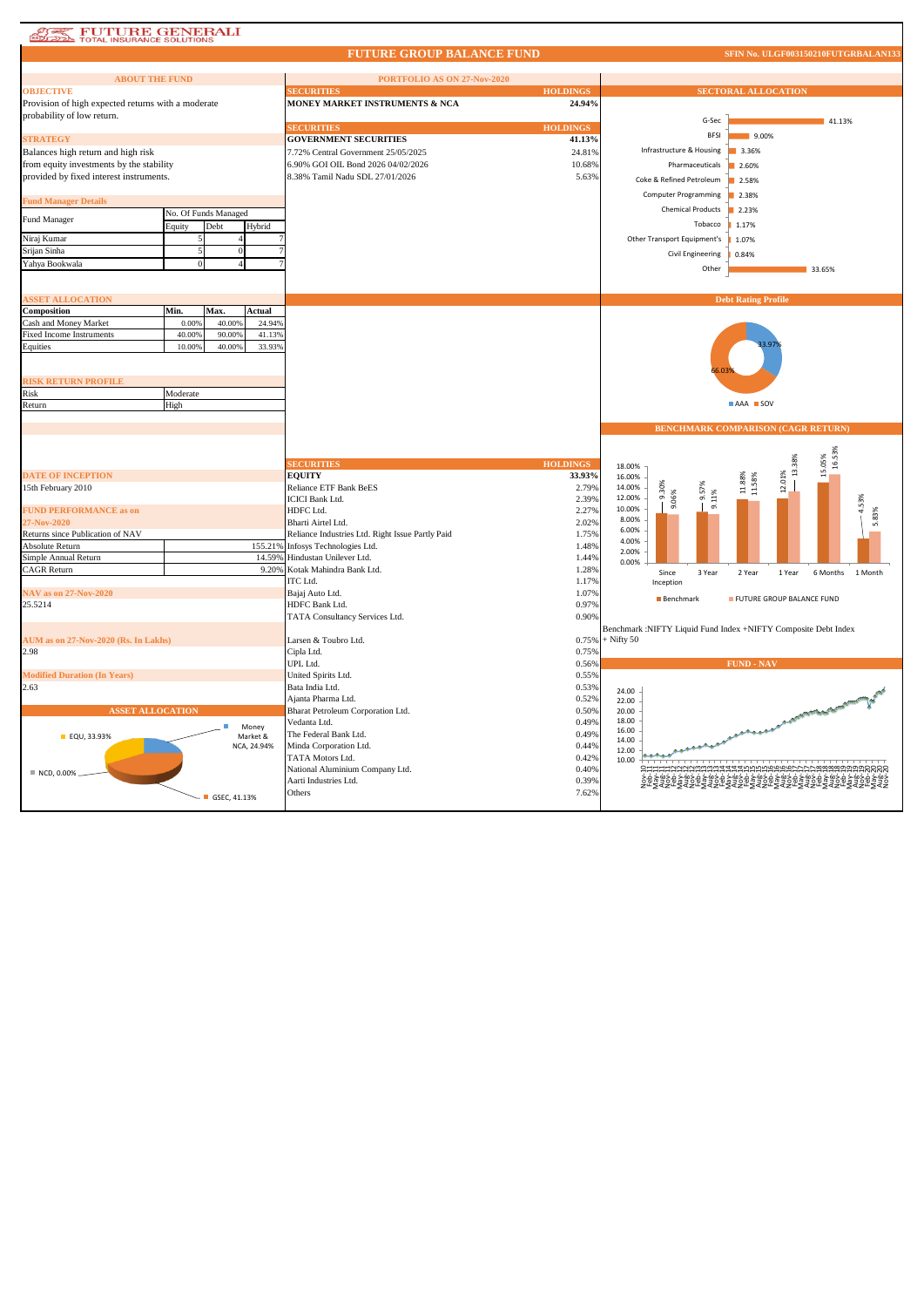## **AT FUTURE GENERALI**

## **GROUP INCOME FUND**

 $\sqrt{10}$  CF

| <b>ABOUT THE FUND</b>                                     |                 |                      |        | PORTFOLIO AS ON 27-Nov-2020                                                         |                 |                                                                                                                                                                                                                                                                                                                                                                                                                                                                |
|-----------------------------------------------------------|-----------------|----------------------|--------|-------------------------------------------------------------------------------------|-----------------|----------------------------------------------------------------------------------------------------------------------------------------------------------------------------------------------------------------------------------------------------------------------------------------------------------------------------------------------------------------------------------------------------------------------------------------------------------------|
| <b>OBJECTIVE</b>                                          |                 |                      |        | <b>SECURITIES</b>                                                                   | <b>HOLDINGS</b> | <b>SECTORAL ALLOCATION</b>                                                                                                                                                                                                                                                                                                                                                                                                                                     |
| This fund aims to provide stable returns by investing in  |                 |                      |        | MONEY MARKET INSTRUMENTS & NCA                                                      | 4.46%           |                                                                                                                                                                                                                                                                                                                                                                                                                                                                |
| assets with relatively low to moderate level of risk. The |                 |                      |        |                                                                                     |                 |                                                                                                                                                                                                                                                                                                                                                                                                                                                                |
| fund will invest in fixed income securities such as Govt. |                 |                      |        | <b>SECURITIES</b>                                                                   | <b>HOLDINGS</b> | 43.09%<br>G-Sec                                                                                                                                                                                                                                                                                                                                                                                                                                                |
| Securities, Corporate Bonds & any other fixed income      |                 |                      |        | <b>GOVERNMENT SECURITIES</b>                                                        | 43.09%          |                                                                                                                                                                                                                                                                                                                                                                                                                                                                |
| investments along with Money Market Instruments for       |                 |                      |        | 7.05% MAHARASHTRA SDL 2032 07/10/2032                                               | 11.74%          |                                                                                                                                                                                                                                                                                                                                                                                                                                                                |
| liquidity.                                                |                 |                      |        | 6.75% KARNATAKA SDL 2035 04/11/2035                                                 | 9.89%           | 28.92%<br>Infrastructure & Housing                                                                                                                                                                                                                                                                                                                                                                                                                             |
|                                                           |                 |                      |        | 08.25 Maharashtra SDL 2025 10/06/2025                                               | 5.26%           |                                                                                                                                                                                                                                                                                                                                                                                                                                                                |
|                                                           |                 |                      |        | 0% CS 17 DEC 2027 UL                                                                | 4.99%           | <b>BFSI</b><br>14.64%                                                                                                                                                                                                                                                                                                                                                                                                                                          |
|                                                           |                 |                      |        | 7.5% Central Government 10/08/2034                                                  | 4.20%           |                                                                                                                                                                                                                                                                                                                                                                                                                                                                |
|                                                           |                 |                      |        | 6.90% GOI OIL Bond 2026 04/02/2026                                                  | 3.01%           |                                                                                                                                                                                                                                                                                                                                                                                                                                                                |
|                                                           |                 |                      |        | 8% GOI Oil Bond 2026 23/03/2026                                                     | 2.10%           | Coke & Refined Petroleum<br>8.89%                                                                                                                                                                                                                                                                                                                                                                                                                              |
|                                                           |                 |                      |        | 6.75% KARNATAKA SDL 2034 11/11/2034                                                 | 1.91%           |                                                                                                                                                                                                                                                                                                                                                                                                                                                                |
|                                                           |                 |                      |        |                                                                                     |                 |                                                                                                                                                                                                                                                                                                                                                                                                                                                                |
| <b>Fund Manager Details</b>                               |                 |                      |        |                                                                                     |                 | Other<br>4.46%                                                                                                                                                                                                                                                                                                                                                                                                                                                 |
| Fund Manager                                              |                 | No. Of Funds Managed |        |                                                                                     |                 |                                                                                                                                                                                                                                                                                                                                                                                                                                                                |
| Niraj Kumar                                               | Equity          | Debt                 | Hybrid | <b>SECURITIES</b>                                                                   | <b>HOLDINGS</b> |                                                                                                                                                                                                                                                                                                                                                                                                                                                                |
|                                                           | $\theta$        |                      |        | <b>CORPORATE DEBT</b>                                                               | 52.45%          | <b>Debt Rating Profile</b>                                                                                                                                                                                                                                                                                                                                                                                                                                     |
| Yahya Bookwala                                            |                 |                      |        |                                                                                     |                 |                                                                                                                                                                                                                                                                                                                                                                                                                                                                |
|                                                           |                 |                      |        | 9.05% Reliance Industries Ltd. 17/10/2028<br>7.75% L&T Finance Ltd. 2025 10/07/2025 | 8.89%<br>8.29%  |                                                                                                                                                                                                                                                                                                                                                                                                                                                                |
|                                                           |                 |                      |        | 8.60 Rural Electrification Corporation Ltd. GOI 08/03/2029                          | 6.49%           |                                                                                                                                                                                                                                                                                                                                                                                                                                                                |
| <b>ASSET ALLOCATION</b>                                   |                 |                      |        | 8.67% Tata Capital Financial Services Ltd. 2025                                     | 6.35%           |                                                                                                                                                                                                                                                                                                                                                                                                                                                                |
| Composition                                               | Min.            | Max.                 | Actual | 8.05% Housing Development Finance Corporation Ltd. 22/10/2029                       | 6.25%           |                                                                                                                                                                                                                                                                                                                                                                                                                                                                |
| Cash and Money Market                                     | 0.009           | 40.00%               | 4.469  | 7.75% Power Finance Corporation Ltd. 11/06/2030                                     | 6.16%           |                                                                                                                                                                                                                                                                                                                                                                                                                                                                |
| <b>Fixed Income Instruments</b>                           | 60.00%          | 100.00%              | 95.54% | 6.39% NABARD GoI 2030 19/11/2030                                                    | 3.78%           |                                                                                                                                                                                                                                                                                                                                                                                                                                                                |
| Equities                                                  | 0.00%           | 0.00%                | 0.00%  | 8.30% REC Ltd. Non GOI 2029                                                         | 2.11%           | AAA SOV                                                                                                                                                                                                                                                                                                                                                                                                                                                        |
|                                                           |                 |                      |        | 7.95% Sikka Ports & Terminals Ltd. (Previous RPTL) 2026 28/10/2026                  | 2.07%           |                                                                                                                                                                                                                                                                                                                                                                                                                                                                |
|                                                           |                 |                      |        | 8.45% SIKKA PORTS & TERMINALS LTD (Previous RPTL) 2023                              | 2.06%           | BENCHMARK COMPARISON (CAGR RETURN)                                                                                                                                                                                                                                                                                                                                                                                                                             |
| <b>RISK RETURN PROFILE</b>                                |                 |                      |        |                                                                                     |                 |                                                                                                                                                                                                                                                                                                                                                                                                                                                                |
| Risk                                                      | Low To Moderate |                      |        |                                                                                     |                 |                                                                                                                                                                                                                                                                                                                                                                                                                                                                |
| Return                                                    | High            |                      |        |                                                                                     |                 | 15.85%<br>18.00%                                                                                                                                                                                                                                                                                                                                                                                                                                               |
|                                                           |                 |                      |        |                                                                                     |                 | 12.41%<br>16.00%                                                                                                                                                                                                                                                                                                                                                                                                                                               |
|                                                           |                 |                      |        |                                                                                     |                 | 12.13%<br>14.00%                                                                                                                                                                                                                                                                                                                                                                                                                                               |
|                                                           |                 |                      |        |                                                                                     |                 | 12.00%                                                                                                                                                                                                                                                                                                                                                                                                                                                         |
|                                                           |                 |                      |        |                                                                                     |                 | 10.00%<br>5.33%                                                                                                                                                                                                                                                                                                                                                                                                                                                |
|                                                           |                 |                      |        |                                                                                     |                 | 8.00%<br>5.00%                                                                                                                                                                                                                                                                                                                                                                                                                                                 |
| <b>DATE OF INCEPTION</b>                                  |                 |                      |        |                                                                                     |                 | 6.00%<br>0.88%<br>4.00%                                                                                                                                                                                                                                                                                                                                                                                                                                        |
| 31st March 2019                                           |                 |                      |        |                                                                                     |                 | 2.00%                                                                                                                                                                                                                                                                                                                                                                                                                                                          |
|                                                           |                 |                      |        |                                                                                     |                 | 0.00%                                                                                                                                                                                                                                                                                                                                                                                                                                                          |
| <b>FUND PERFORMANCE as on</b><br>27-Nov-2020              |                 |                      |        |                                                                                     |                 | Since Inception<br>1 Year<br>6 Months<br>1 Month                                                                                                                                                                                                                                                                                                                                                                                                               |
| Returns since Publication of NAV                          |                 |                      |        |                                                                                     |                 | FUTURE GROUP INCOME FUND                                                                                                                                                                                                                                                                                                                                                                                                                                       |
| Absolute Return                                           |                 |                      | 27.719 |                                                                                     |                 | Benchmark                                                                                                                                                                                                                                                                                                                                                                                                                                                      |
| Simple Annual Return                                      |                 |                      | 18.43% |                                                                                     |                 |                                                                                                                                                                                                                                                                                                                                                                                                                                                                |
| <b>CAGR Return</b>                                        |                 |                      | 17.66% |                                                                                     |                 | Benchmark : NIFTY Composite Debt Index                                                                                                                                                                                                                                                                                                                                                                                                                         |
|                                                           |                 |                      |        |                                                                                     |                 |                                                                                                                                                                                                                                                                                                                                                                                                                                                                |
| <b>NAV as on 27-Nov-2020</b>                              |                 |                      |        |                                                                                     |                 |                                                                                                                                                                                                                                                                                                                                                                                                                                                                |
| 12.77150                                                  |                 |                      |        |                                                                                     |                 |                                                                                                                                                                                                                                                                                                                                                                                                                                                                |
| AUM as on 27-Nov-2020 (Rs. In Lakhs)                      |                 |                      |        |                                                                                     |                 |                                                                                                                                                                                                                                                                                                                                                                                                                                                                |
|                                                           |                 |                      |        |                                                                                     |                 | <b>FUND - NAV</b>                                                                                                                                                                                                                                                                                                                                                                                                                                              |
| 528.79                                                    |                 |                      |        |                                                                                     |                 |                                                                                                                                                                                                                                                                                                                                                                                                                                                                |
| <b>Modified Duration (In Years)</b>                       |                 |                      |        |                                                                                     |                 |                                                                                                                                                                                                                                                                                                                                                                                                                                                                |
| 6.00                                                      |                 |                      |        |                                                                                     |                 | 12.00                                                                                                                                                                                                                                                                                                                                                                                                                                                          |
|                                                           |                 |                      |        |                                                                                     |                 | 11.50                                                                                                                                                                                                                                                                                                                                                                                                                                                          |
| <b>ASSET ALLOCATION</b>                                   |                 |                      |        |                                                                                     |                 |                                                                                                                                                                                                                                                                                                                                                                                                                                                                |
|                                                           |                 |                      |        |                                                                                     |                 | 11.00                                                                                                                                                                                                                                                                                                                                                                                                                                                          |
| Money<br>Market &                                         |                 |                      |        |                                                                                     |                 | 10.50                                                                                                                                                                                                                                                                                                                                                                                                                                                          |
| GSEC,<br>NCA, 4.46%                                       |                 |                      |        |                                                                                     |                 | 10.00                                                                                                                                                                                                                                                                                                                                                                                                                                                          |
| 43.09%                                                    |                 |                      |        |                                                                                     |                 |                                                                                                                                                                                                                                                                                                                                                                                                                                                                |
|                                                           |                 |                      |        |                                                                                     |                 | $\begin{array}{l} \mathbf{M}_{\mathbf{B}}=\mathbf{M}_{\mathbf{B}}=\mathbf{M}_{\mathbf{B}}=\mathbf{M}_{\mathbf{B}}=\mathbf{M}_{\mathbf{B}}=\mathbf{M}_{\mathbf{B}}=\mathbf{M}_{\mathbf{B}}=\mathbf{M}_{\mathbf{B}}=\mathbf{M}_{\mathbf{B}}=\mathbf{M}_{\mathbf{B}}=\mathbf{M}_{\mathbf{B}}=\mathbf{M}_{\mathbf{B}}=\mathbf{M}_{\mathbf{B}}=\mathbf{M}_{\mathbf{B}}=\mathbf{M}_{\mathbf{B}}=\mathbf{M}_{\mathbf{B}}=\mathbf{M}_{\mathbf{B}}=\mathbf{M}_{\mathbf$ |
|                                                           |                 |                      |        |                                                                                     |                 |                                                                                                                                                                                                                                                                                                                                                                                                                                                                |
|                                                           |                 | NCD,<br>52.45%       |        |                                                                                     |                 |                                                                                                                                                                                                                                                                                                                                                                                                                                                                |
|                                                           |                 |                      |        |                                                                                     |                 |                                                                                                                                                                                                                                                                                                                                                                                                                                                                |
|                                                           |                 |                      |        |                                                                                     |                 |                                                                                                                                                                                                                                                                                                                                                                                                                                                                |